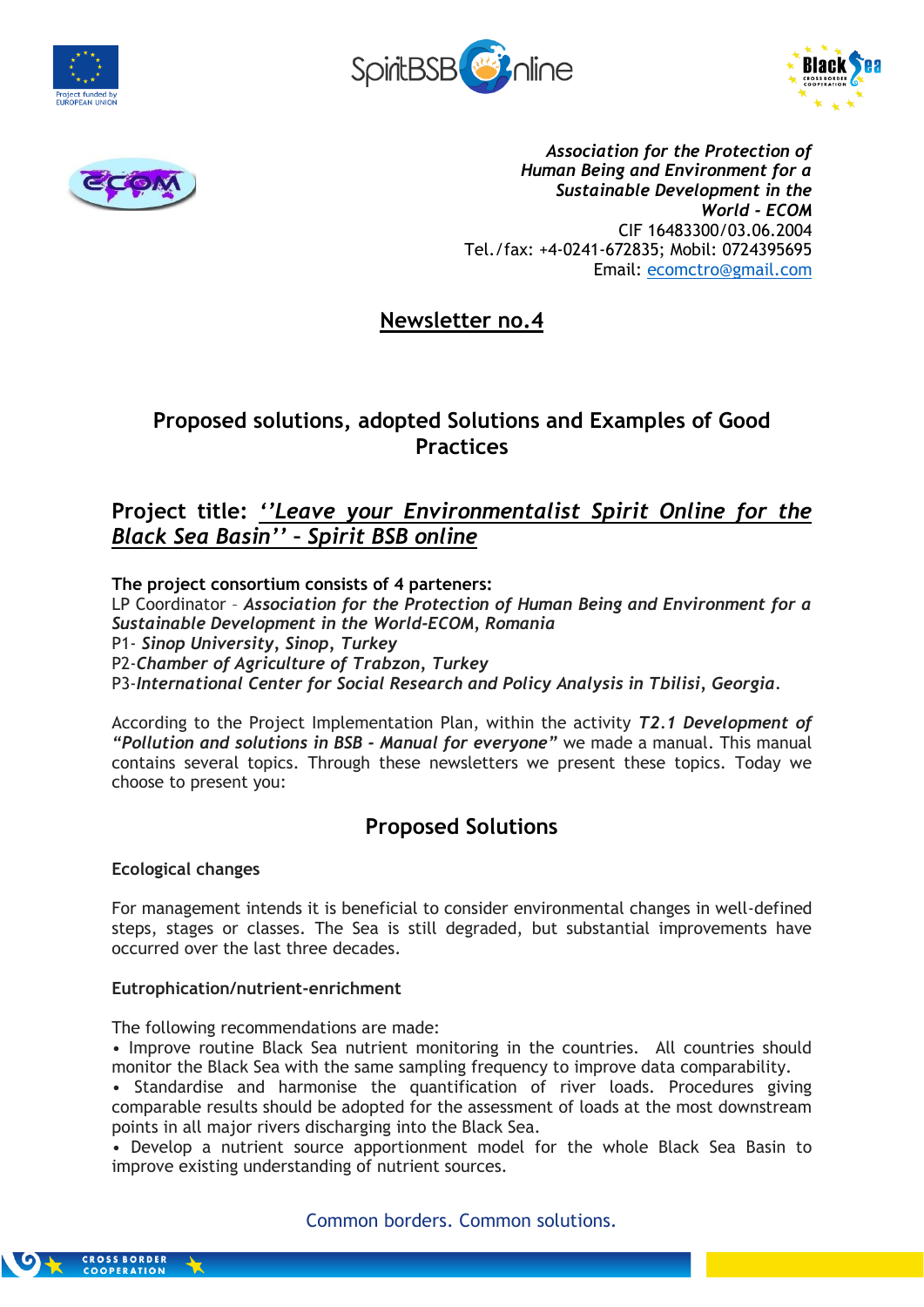





## **Commercial marine living resources**

The following recommendations are made:

• A regionally agreed system needs to be developed to match fıshıng effort to stocks (prohibition periods, minimum admissible fish length, etc).

• Harmonise the methodologies for collection and collation of fisheries statistics at a regional level

- Establish regionally agreed national fishing zones in all Black Sea countries
- All countries should take greater effort to combat illegal fishing practices.

• Encourage expansion of the mariculture sector, but only if account is taken of environmental considerations. The precautionary principal should be applied.

## **Chemical pollution**

The following recommendations are made:

- Develop a regionally agreed list of priority contaminants for monitoring purposes.
- Establish national plans to reduce/prevent pollution of the Black Sea.

• Build the capacity of environmental authorities to enforce existing regulations on the discharge of priority pollutants from both point and diffuse sources.

• Develop national/regional public awareness programmes to promote bottom-up pressure on decision makers in order to improve the environmental status of the Black Sea

• Aid industrial sectors (including mining enterprises) to develop Environmental Management Systems and practice cleaner production activities

## **Biodiversity**

The following recommendations are made:

• Continue capacity-building and training of marine scientists.

• Allow environmentalists greater access to key decision-makers in organisations throughout the Black Sea region.

• Undertake regular re-evaluations of major marine systematic (biological) groups in each of the BS countries, using the latest IUCN criteria and guidelines for application at the regional level.

• Develop a habitat- and ecosystem- oriented approach to biodiversity management. Often it is clearer which impacts are responsible for the deterioration of habitats than it is for individual species

### **Stakeholders analysis**

The following recommendations are made:

• Develop focused stakeholder involvement strategies for livestock industry and port and harbour administrators to help them recognize and remedy actions that adversely impact the Black Sea ecosystem.

• Target activities towards helping groups to adjust their current practices to more environmentally sustainable approaches, in all areas and issues.

• Increase outreach efforts that emphasize the importance of biodiversity and habitat conservation.

### **Protection approach to the seagrass ecosystem of the Black Sea**

Seagrass are marine angiosperms that inhabit a shallow, unconsolidated bottoms of most coastal areas. They are considered a valuable component of coastal ecosystems because of the identification of different ecological functions, services and resource. Seagrass biosensors, rich in species diversity, are cornerstone and highly productive ecosystems

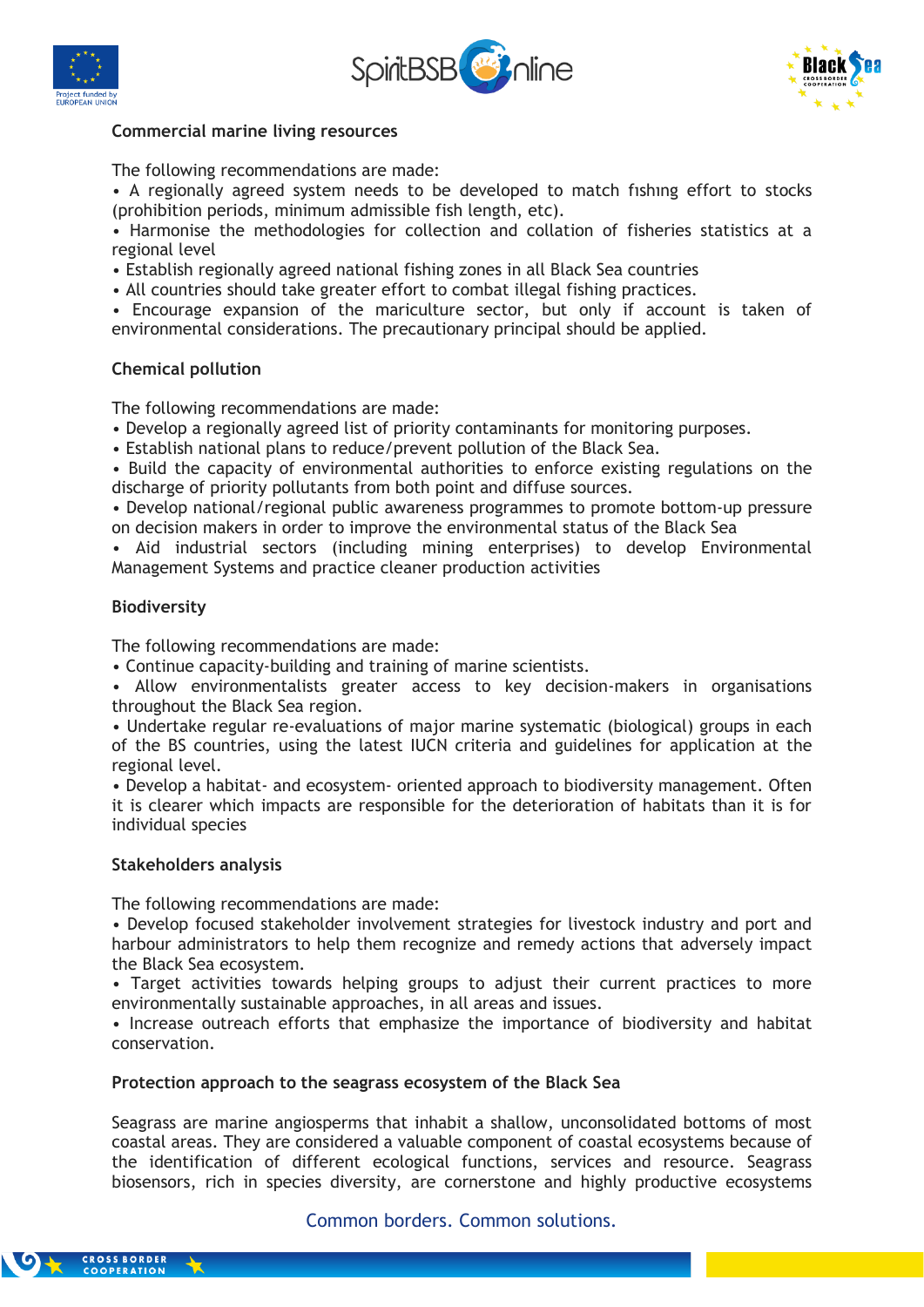





which fulfil a key role in the world. The fate of seagrass can provide resource managers with advance signs of deteriorating ecological conditions caused by poor water quality and pollution.

## **Main points for taking into consideration of seagrass are:**

Seagrass increase habitat diversity the leaves and the roots provide suitable substratum to a large number of organisms and dense leaf canopies determine microhabitats of low-light availability) and, as a result promote and sustain the overall biodiversity of coastal ecosystems;

Seagrass ecosystems are characterized by a high biological productivity not only due to the seagrass themselves but also to that of the associated fauna and flora, which in many cases is higher than that of the seagrass;

## **MPA in the Black Sea**

The Black Sea is an almost enclosed sea with high natural values although its biodiversity is under great threat from a number of human sources e.g. pollution, over-fishing, marine traffic & transport, exploitation of natural resources, invasive exotic species, climate change. Several examples of continuing biodiversity loss are the tremendous reduce of size of Zernov's Phillophora nervosa beds, depletion of turbot stocks, critical status of sturgeons, loss of habitat for the Monk Seals, etc. The Black Sea states, through the Bucharest Convention, are making some inroads into improving the poor environmental situation. However, one important tool – the designation of Marine Protected Areas or MPAs – which is increasingly being applied in western Europe and called for in the Marine Strategy Directive, is being still insufficiently applied in the Black Sea region. The representation of marine sites in the Black Sea countries' protected area systems as a whole, and especially in the offshore zone is poor.

European Parliament and the Council in the 6th Community Action Programme include:

- Establishing the Natura network and implementing the necessary technical and financial instruments and measures required for its full implementation and for the protection, outside the Natura 2000 areas, of species protected under the Habitats and Birds Directives (Art 6.2.a. 7th indent)
- Further promote the protection of marine areas, in particular with the Natura 2000 network as well as by other feasible Community means (Art. 6.2.g. 4th indent).

### **Integrated coastal zone management (ICZM)**

Coastal zones have become the most preferable areas in both cultural and economic views throughout the history and have played important roles in the development of countries by creating opportunities for societies' economic and social development.

Sharply increasing world population particularly in coastal zones rapidly destruct the coastal areas rich in natural wealth.

### **Needs for Coastal Zone Management**

The reasons for these priority problems and their potential effects have been analyzed; situation analysis regarding the province have been carried out; necessary outputs and evaluation have been obtained.

### **European Union and ICZM**

From 1996 to 1999, the Commission operated a Demonstration Programme on ICZM designed around a series of 35 demonstration projects and 6 thematic studies. This programme was aimed to: